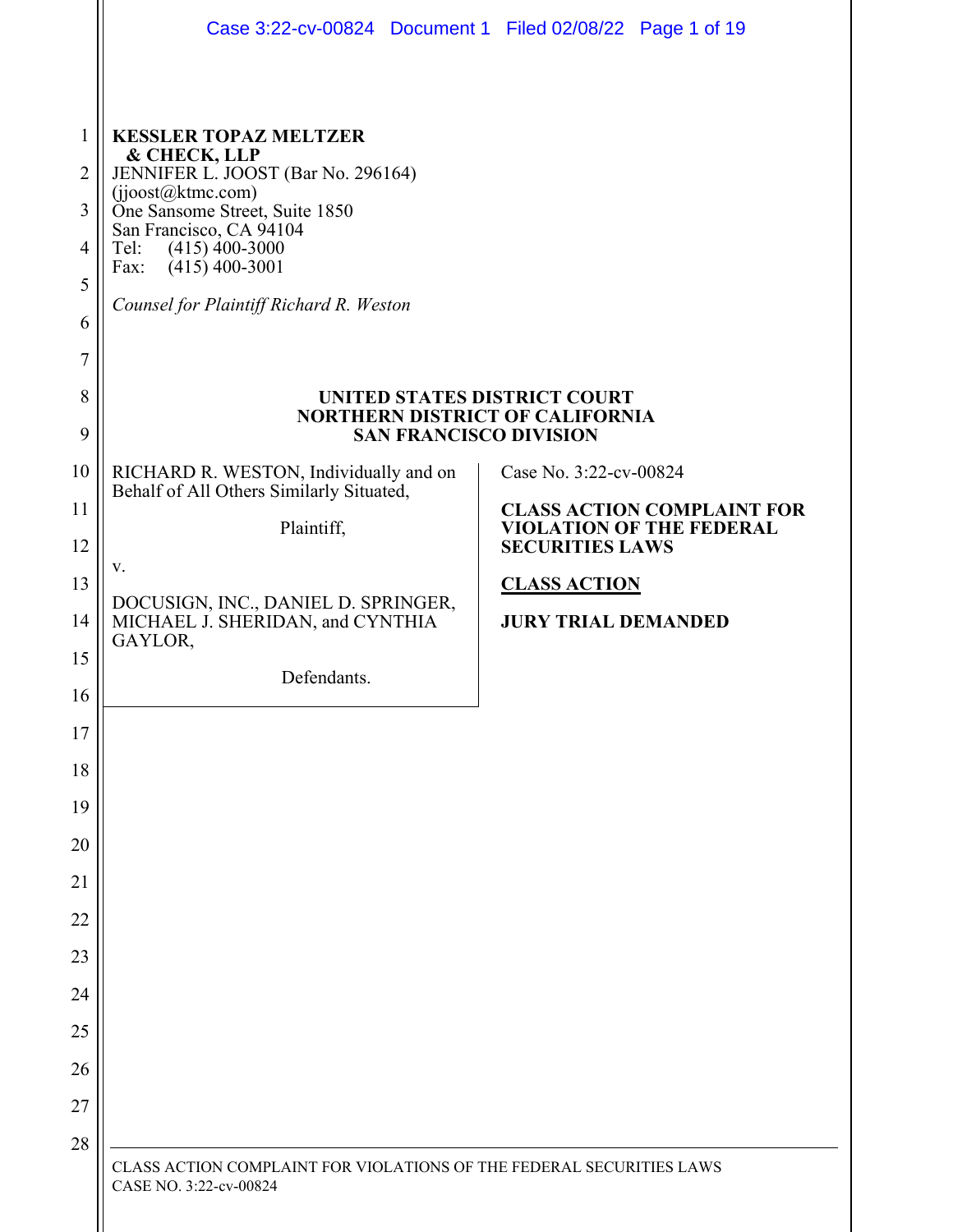1 2 3 4 5 6 7 8 9 Plaintiff Richard R. Weston, ("Plaintiff") alleges the following based upon personal knowledge as to himself and his own acts, and upon information and belief as to all other matters, including the investigation of Plaintiff's counsel, which included, among other things, a review of Defendants' (defined below) United States Securities and Exchange Commission ("SEC") filings, wire and press releases published by DocuSign, Inc. ("DocuSign" or the "Company"), analyst reports and advisories about the Company, media reports concerning the Company, judicial filings and opinions, and other publicly available information. Plaintiff believes that substantial additional evidentiary support will exist for the allegations set forth herein after a reasonable opportunity for discovery.

10

### **I. NATURE OF THE ACTION AND OVERVIEW**

11 12 13 14 1. This is a federal class action on behalf of a class of all persons and entities who purchased or otherwise acquired DocuSign securities between June 4, 2020, and December 2, 2021, inclusive (the "Class Period"), seeking to pursue remedies under Sections 10(b) and 20(a) of the Securities Exchange Act of 1934 (the "Exchange Act").

15 16 17 18 19 20 21 2. DocuSign, a Delaware corporation with principal executive offices in San Francisco, California, offers software that facilitates electronic signatures and agreements. Specifically, in addition to DocuSign's eSignature services, the DocuSign Agreement Cloud software suite enables users to generate, distribute, and sign agreements, and further offers technological support for, among other things, negotiating agreements and collecting payments after signatures. DocuSign's common stock trades on the NASDAQ under the ticker symbol "DOCU."

22 23 24 3. Throughout the Class Period, Defendants repeatedly assured investors that DocuSign would continue to experience sustained growth in demand for its software even after COVID-19 pandemic restrictions were lifted.

25 26 27 4. Defendants' assurances proved to be false. On December 2, 2021, the Company revealed that billings of \$565 million for the third quarter of fiscal 2022 "fell short of [DocuSign's] billings guidance, coming in at 28% year-over-year growth"—or roughly half of the prior quarter's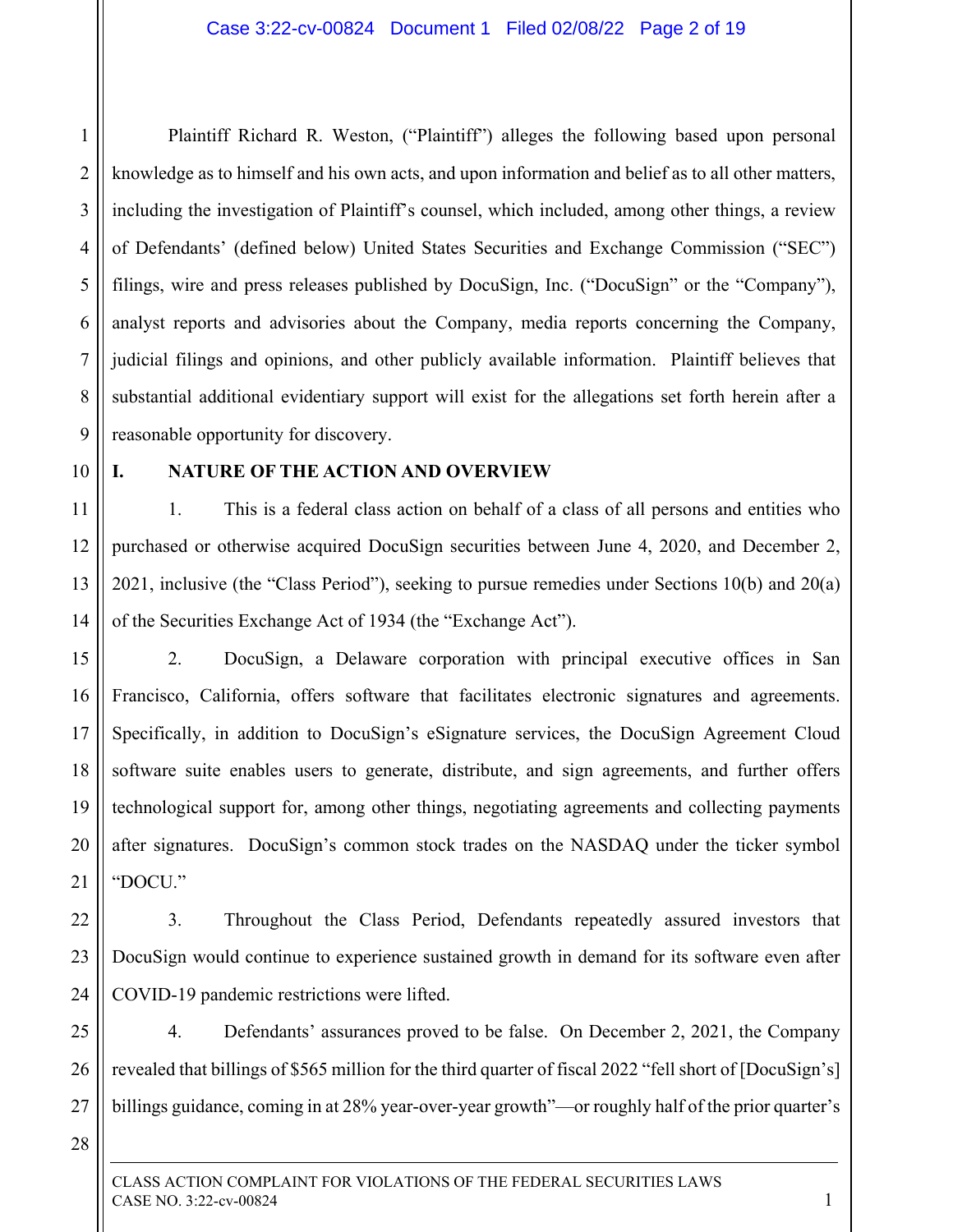1 2 year-over-year growth rate. Additionally, the Company's fourth quarter fiscal 2022 financial guidance missed analysts' expectations.

5. Specifically, Defendants explained that, "[w]ith the boost from COVID-19 over the past year and a half, we experienced exceptionally high growth rates" but, "[a]s we move through Q3 and into the second half of the year, we saw demand slow and the urgency of customers' buying patterns temper."

7 8 9 6. On this news, the price of DocuSign common stock plummeted \$98.73 per share, or more than 42%, from a close of \$233.82 per share on December 2, 2021, to close at \$135.09 per share on December 3, 2021.

10 11 12 13 14 15 16 17 7. This Complaint alleges that, throughout the Class Period, Defendants made materially false and/or misleading statements, as well as failed to disclose material adverse facts, about the Company's business and operations. Specifically, Defendants misrepresented and/or failed to disclose: (1) much of DocuSign's accelerated growth in 2020 and early 2021 was attributable to COVID-19 pandemic restrictions rather than a sustainable shift in demand for the Company's services; (2) demand for DocuSign's services was, in fact, waning as COVID-19 pandemic restrictions were being lifted; and (3) as a result, Defendants' statements about the Company's business, operations, and prospects lacked a reasonable basis.

18 19 20 8. As a result of Defendants' wrongful acts and omissions, and the significant decline in the market value of the Company's securities, Plaintiff and other members of the Class have suffered significant damages.

21

3

4

5

6

### **II. JURISDICTION AND VENUE**

22 23 24 9. Plaintiff's claims arise under Sections 10(b) and 20(a) of the Exchange Act, 15 U.S.C. §§ 78j(b) and 78t(a), and the rules and regulations promulgated thereunder, including SEC Rule 10b-5, 17 C.F.R. § 240.10b-5.

25 26 10. This Court has jurisdiction over the subject matter of this action under 28 U.S.C. § 1331 and Section 27 of the Exchange Act, 15 U.S.C. § 78aa.

27 28 11. Venue is proper in this District under Section 27 of the Exchange Act, 15 U.S.C. § 78aa, and 28 U.S.C. § 1391(b), because DocuSign's principal executive offices are in San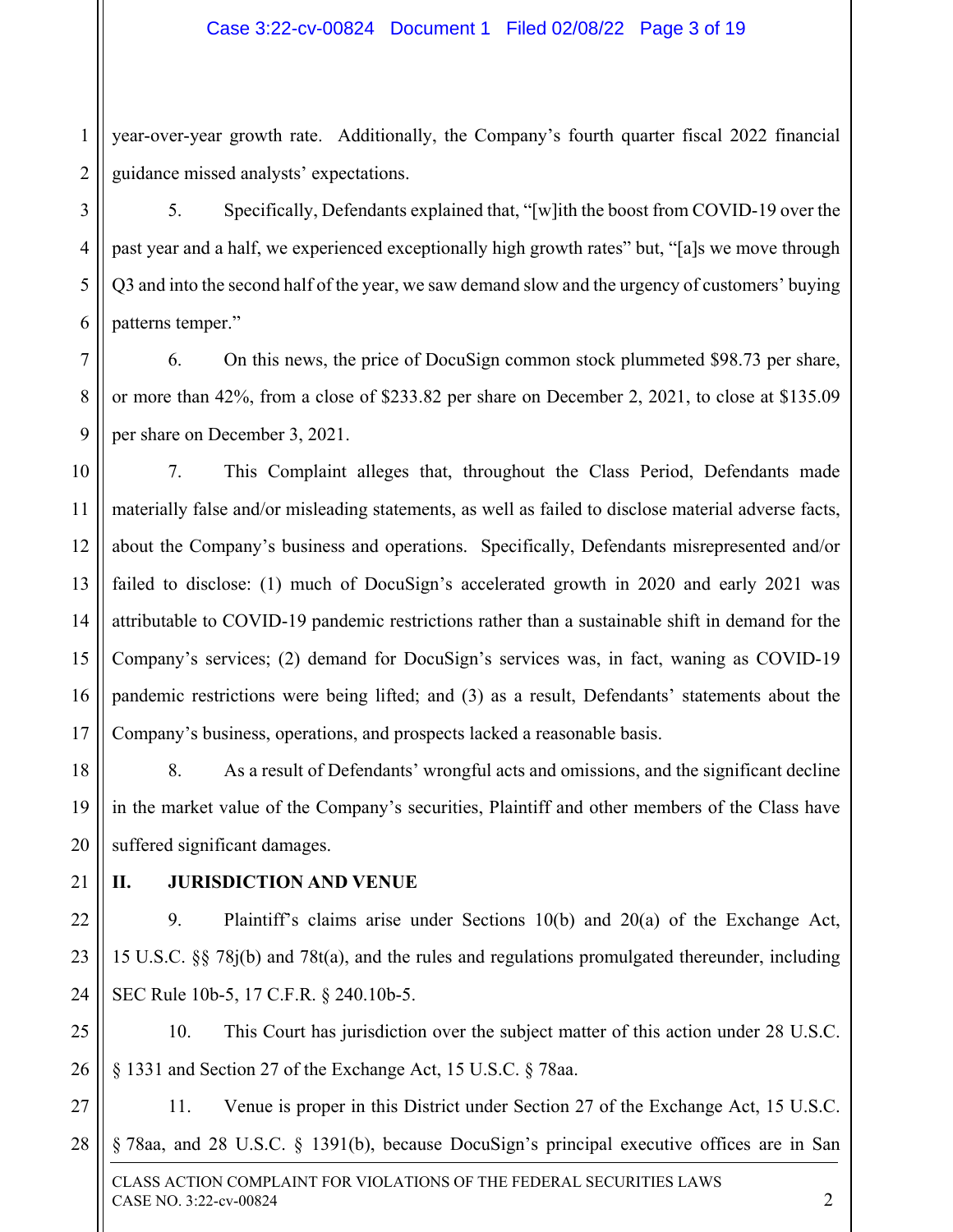1 2 3 Francisco, California and because many of the acts and conduct that constitute the violations of law complained of herein, including the dissemination to the public of materially false and misleading information, occurred in this District.

12. In connection with the acts, conduct, and other wrongs alleged in this Complaint, Defendants, directly or indirectly, used the means and instrumentalities of interstate commerce, including the United States mails, interstate telephone communications, and the facilities of the national securities markets.

**III. PARTIES** 

4

5

6

7

8

9 10 11 13. Plaintiff, as set forth in the accompanying certification, incorporated by reference herein, purchased DocuSign securities at artificially inflated prices during the Class Period and has been damaged thereby.

12 13 14. Defendant DocuSign is a Delaware corporation headquartered at 221 Main Street, Suite 1550, San Francisco, CA 94105.

14 15 15. Defendant Daniel D. Springer ("Springer") has served as the Company's Chief Executive Officer throughout the Class Period.

16 17 16. Defendant Michael J. Sheridan ("Sheridan") served as the Company's Chief Financial Officer during the Class Period until September 2020.

18 19 17. Defendant Cynthia Gaylor ("Gaylor") has served as the Company's Chief Financial Officer since September 2020.

20 21 18. Defendants Springer, Sheridan, and Gaylor are collectively referred to herein as the "Individual Defendants."

22 23 24 25 26 27 28 19. The Individual Defendants, because of their positions with the Company, possessed the power and authority to control the contents of DocuSign's reports to the SEC, press releases, and presentations to securities analysts, money and portfolio managers, and institutional investors, i.e., the market. Each Individual Defendant was provided with copies of the Company's reports alleged herein to be misleading prior to, or shortly after, their issuance and had the ability and opportunity to prevent their issuance or cause them to be corrected. Because of their positions and access to material non-public information available to them, each of the Individual Defendants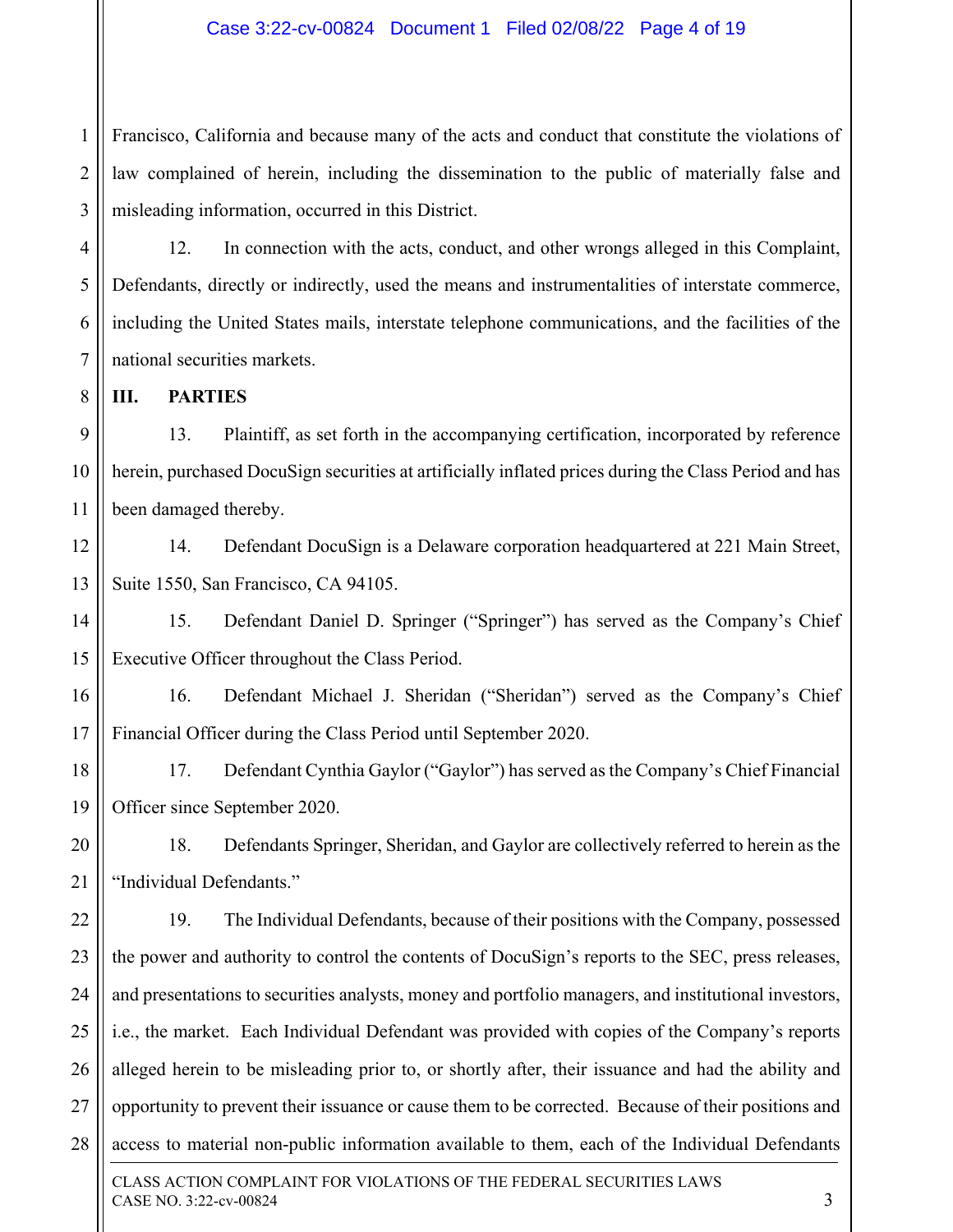1 2 3 knew that the adverse facts specified herein had not been disclosed to, and/or were being concealed from, the public, and that the positive representations that were being made were then materially false and/or misleading.

20. DocuSign and the Individual Defendants are collectively referred to herein as "Defendants."

6 7

4

5

# **IV. SUBSTANTIVE ALLEGATIONS**

### **A. Background**

8 9 10 11 12 13 21. DocuSign, a Delaware corporation with principal executive offices in San Francisco, California, offers software that facilitates electronic signatures and agreements. Specifically, in addition to DocuSign's eSignature services, the DocuSign Agreement Cloud software suite enables users to generate, distribute, and sign agreements, and further offers technological support for, among other things, negotiating agreements and collecting payments after signatures.

14

# **B. Defendants' False and Misleading Statements**

15 16 17 22. The Class Period begins on June 4, 2020, to coincide with the Company's first announcement of quarterly financial results reflecting the onset of widespread COVID-19 pandemic mitigation efforts.

18 19 20 21 22 23 24 23. In a June 4, 2020 press release announcing its quarterly results, DocuSign reported quarterly revenue of \$297 million—a 39% year-over-year increase. The press release included comments from Springer who explained that the Company's strong results "reflect our ability to help organizations accelerate their digital transformation as they adapt to the changing business environment, magnified by COVID-19." Defendant Springer further assured investors that "our Agreement Cloud offerings are not only helping customers carry on with business in this time of crisis, but will continue to deliver value as the world emerges from it."

26 27 24. During DocuSign's quarterly earnings call that same day, Defendant Springer observed that "[m]uch of the strong Q1 performance was driven by increased demand for eSignature from organizations that suddenly needed a way to sign and manage agreements from

28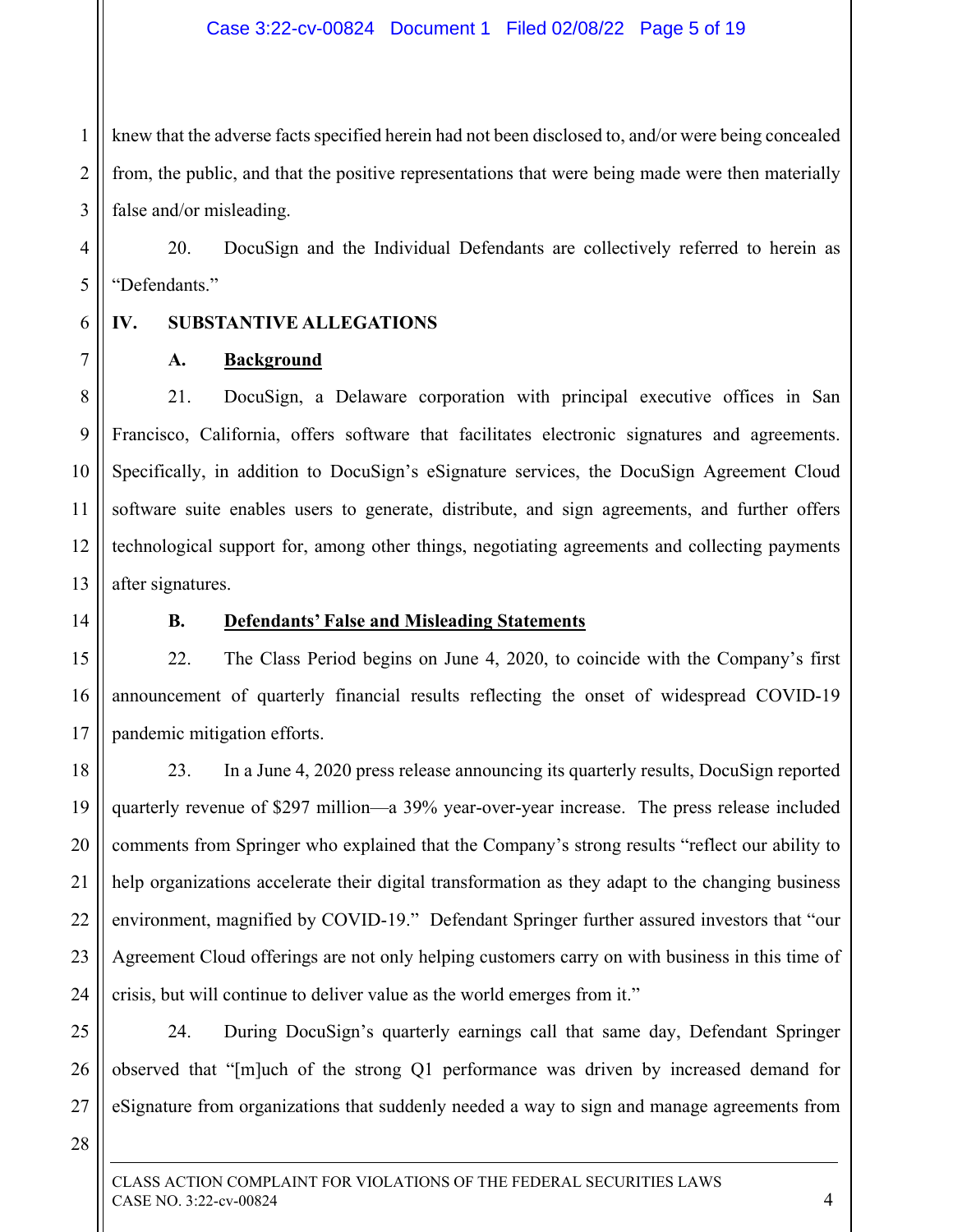1 2 3 4 5 6 7 8 9 10 11 12 13 14 15 16 17 18 19 20 21 22 23 24 25 26 27 28 wherever they were" due to pandemic restrictions, and opined "from a financial point of view, we believe this surge in eSignature adoption bodes well for future Agreement Cloud expansion." 25. During the earnings call, Defendant Springer went on to describe a permanent shift to remote work as a driver of DocuSign's growth: Let me speak briefly about where we see things going from here. *While no one is 100% sure what the world will look like, it's clear that the ways of doing business are changing*. *Remote work is here to stay*. Core business processes will only become more digital and agreements will need to be completed from anywhere, at any time on almost any device. As a result, for organizations that hadn't already embraced DocuSign for eSignature, that were only using us for a few select use cases, the pandemic has been a catalyst for the greater digital transformation of their end-to-end agreement processes. We always believed this transformation will happen and that a unifying platform for agreements will be needed. COVID-19 is just happening faster. That said, *even when the COVID-19 situation is behind us, we don't anticipate customers returning to paper or manual-based processes. Once they take their first digital transformation steps with us and they realize the time, cost and customer experience benefits, they rarely go back*. *So, in short, we expect the adoption of our core eSignature offering by new customers and the expansion of use cases by existing ones to continue.* This also acts as the on-ramp for the adoption of other Agreement Cloud products, sometimes at the same time, sometimes as follow on's. \* \* \* Yeah, *I don't think we've seen anything particularly from COVID that would accelerate that move where we work with one or two divisions and now we get more of an enterprise solution* other than the same macro piece we talked about, which is, *as companies are increasingly seeing the need to drive the digital transformation, that's accelerating*. *It probably, at the same rate, would accelerate those expansions from divisional projects to broader enterprisewide solutions*. But I think, at this point, we'd say, that phenomenon is occurring. It's always been a big growth opportunity for us and I think it's *the same big growth opportunity for us going forward, but I don't think COVID acceleration of digital transformation is going to change that phenomenon or that rate at which we see that going, other than just making everything go a little bit faster*. 26. On September 3, 2020, the Company issued a press release announcing its second quarter fiscal 2021 results, reporting enormous growth in the Company's billings, with Defendant Springer stating that "the need to agree electronically and remotely has never been stronger." Defendant Springer also claimed that "[w]e are just scratching the surface of our Agreement Cloud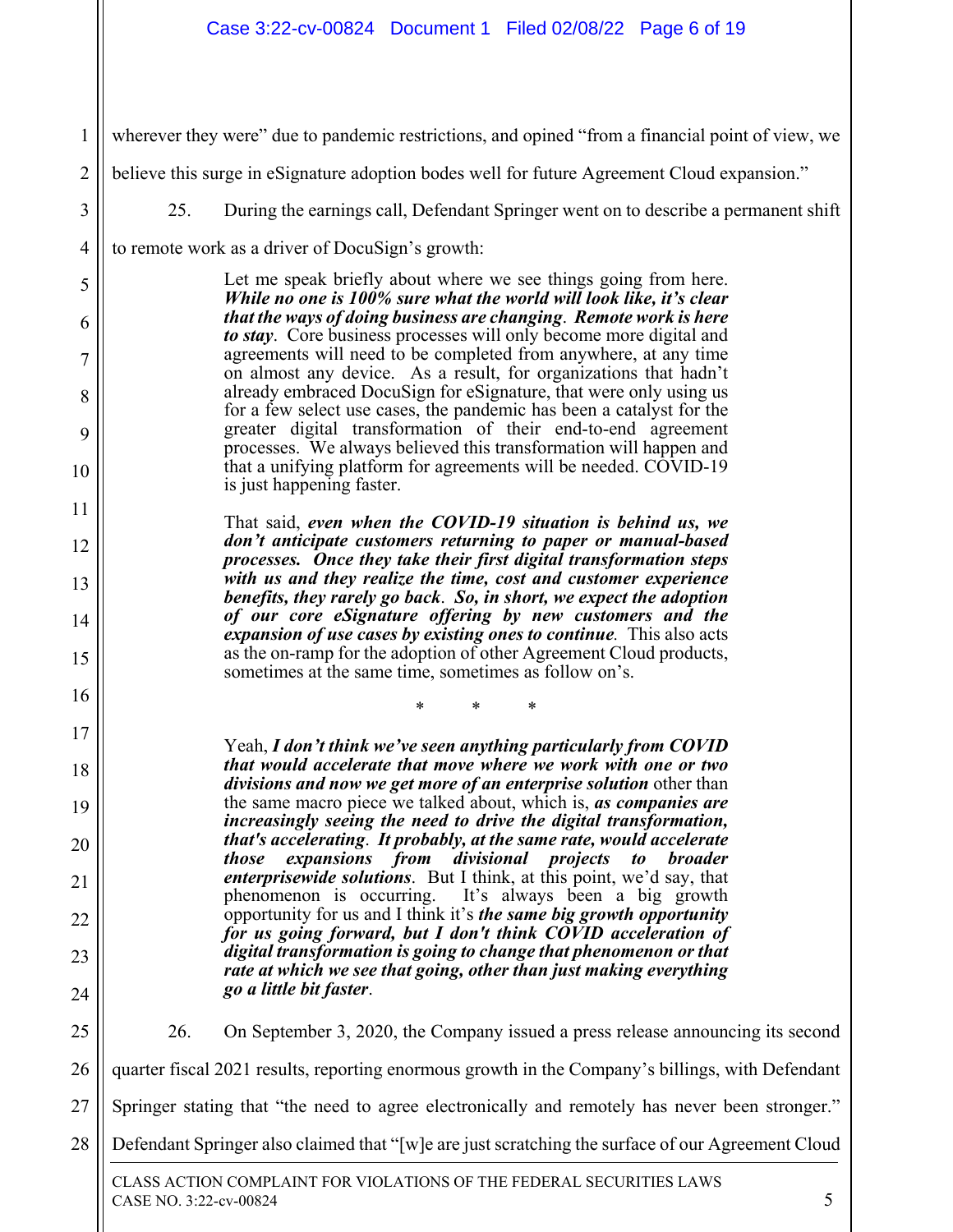|                | Case 3:22-cv-00824 Document 1 Filed 02/08/22 Page 7 of 19                                                                                    |
|----------------|----------------------------------------------------------------------------------------------------------------------------------------------|
| 1              | opportunity and believe we are increasingly becoming an essential cloud-software platform for                                                |
| $\overline{2}$ | organizations of all sizes."                                                                                                                 |
| 3              | 27.<br>During the Company's September 3, 2020 earnings call for the second quarter fiscal                                                    |
| $\overline{4}$ | 2021, Defendant Springer reiterated that consumer demand for the Company's services would be                                                 |
| 5              | durable:                                                                                                                                     |
| 6              | This is a great example of COVID-accelerated demand that we see<br>as durable. Now telehealth will remain after COVID-19, but the            |
| 7              | paperless processes that came with it will likely end up getting<br>implemented for in-person clinic visits too because the electronic       |
| 8              | way is more efficient and a better experience than paper and<br>clipboards.                                                                  |
| 9              | *<br>*<br>*                                                                                                                                  |
| 10             | This illustrates a pattern we're seeing where established customers                                                                          |
| 11             | are now bringing eSignature to new divisions, departments, and<br>regions.                                                                   |
| 12             |                                                                                                                                              |
| 13             | 28.<br>During the same earnings call, Defendant Sheridan stated:                                                                             |
| 14             | And so we are endeavoring to stay ahead of the trends that we're                                                                             |
| 15             | seeing. We're looking at the demand data very carefully to try to<br>forecast the trends and get ahead of that with capacity across the      |
| 16             | business. In terms of what will we anticipate post-COVID, I don't<br>know that anybody has a great answer for that.                          |
| 17             | It is our view that as we work through these difficult times, though,<br>there's a greater awareness of need to digitize the business. And   |
| 18             | we believe that that's going to be sustained even after things return<br>to whatever normal looks like in the future. So we do believe that  |
| 19             | we're entering into a period of a "new normal." It doesn't<br>necessarily mean that the highs of any particular quarter are going            |
| 20             | to be sustained forever. But at the same time, we don't see trends<br>that things are going to return to the way they looked and trended     |
| 21             | pre-COVID.                                                                                                                                   |
| 22             | 29.<br>On that same call, Defendant Springer further represented that the shift to digital                                                   |
| 23             | signature and agreement software was natural acceleration of growth rather than an acute response                                            |
| 24             | to pandemic restrictions:                                                                                                                    |
| 25             | One thing that's always hard in answering a question around sort of                                                                          |
| 26             | more tectonic shifts like that is what's behind it? Is it a maturation<br>of our business? Is it related to COVID, etc.? My view is from $a$ |
| 27             | <b>COVID standpoint</b> , was the nature of your question, is we went<br>through a period of time where people just got very focused 6       |
| 28             | months ago on we just need to get things up and going quickly.<br>We need to work in a remote environment.                                   |
|                | CLASS ACTION COMPLAINT FOR VIOLATIONS OF THE FEDERAL SECURITIES LAWS<br>CASE NO. 3:22-cv-00824<br>6                                          |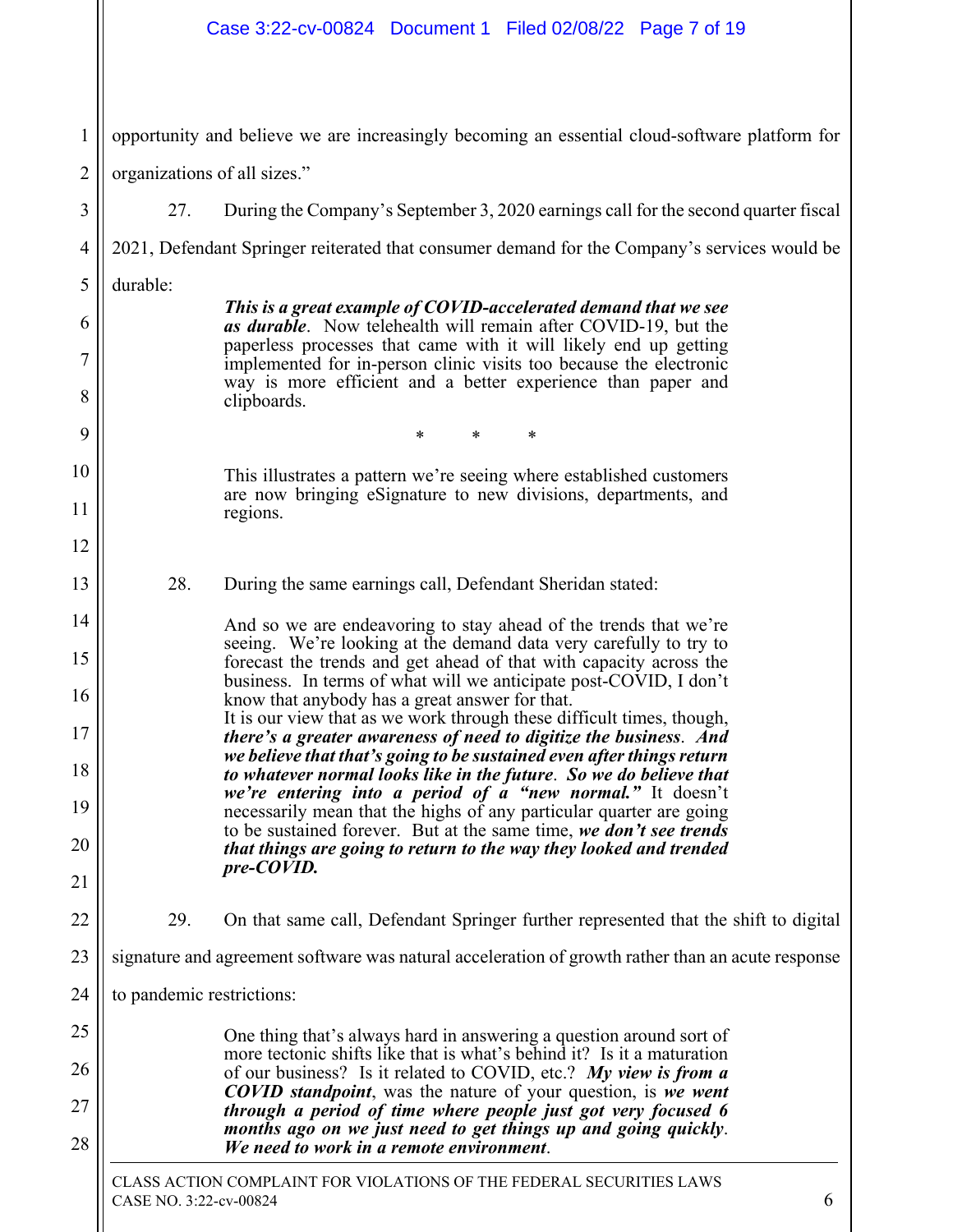\* \* \*

1

CLASS ACTION COMPLAINT FOR VIOLATIONS OF THE FEDERAL SECURITIES LAWS CASE NO. 3:22-cv-00824 7 2 3 4 5 6 7 8 9 10 11 12 13 14 15 16 17 18 19 20 21 22 23 24 25 26 27 28 *And I think the number of people that are rushing to us saying, "I need to make a quick adjustment to be able to deal with it like that," if they haven't got it done by now, I think they missed that window. What we are seeing now is people saying, "Wow, this is fantastic*. *There are more places where I could leverage this in my*  **business.**" And we're looking at expansion, as we talked about, of use cases within our base to more and more places that as I said before, we think they would have gotten there eventually. *It just accelerated those, and we're continuing to see that acceleration of those workflows into DocuSign because they realize how beneficial they are to their business*. From a standpoint of that more platform thinking, I don't know that I would say I've seen that increase. *And I don't know if I'd say this increase would be due to COVID. The natural maturation for a lot of folks with us around the Agreement Cloud opportunity is as they start hearing us describe the future, they say, "You know what, I could see you as a more strategic part of my sort of IT infrastructure and my business process infrastructure." And so I think that's occurring more and more, but I think that's more to do with the fact that we're just getting bigger and having larger relationships with companies as we scale*. You look at that number of customers above \$300,000, it's just sort of, one minute, that keeps growing, right, substantially. And so I think *that's driving it more than a COVID reaction*. But again, it's hard to sort of separate out each of those components, but that would be my view. 30. On December 3, 2020, DocuSign held an earnings conference call for its third quarter fiscal 2021. During the call, Defendant Springer again projected sustained demand for DocuSign's services that would continue even after pandemic restrictions were lifted, stating: As COVID-19 has accelerated the digital transformation of key business and agreement processes, DocuSign has become an increasingly essential cloud software platform. The last few quarters of heightened demand have offered a glimpse into the longterm growth opportunity we have. \* \* \* When customers go from paper-based processes to digital agreement processes, *they do not go back*. *We believe that trend will hold when the pandemic subsides, and the DocuSign's value will persist no matter how the future of work unfolds*. 31. On March 11, 2021, during the Company's quarterly earnings call for the fourth quarter fiscal 2021, Defendant Springer further explained: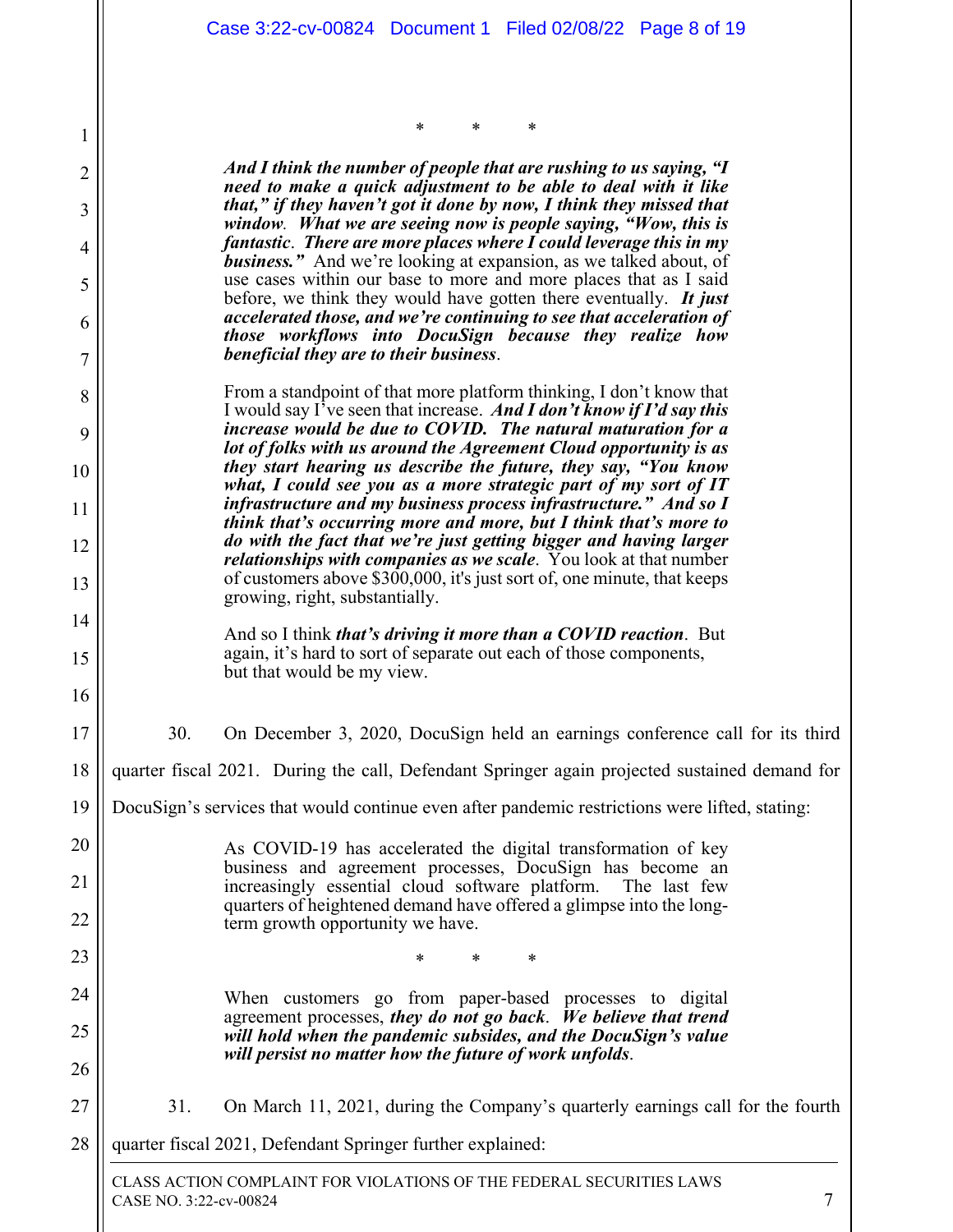1 2 3 4 5 6 7 8 9 10 11 12 13 14 15 16 17 18 19 20 21 22 23 24 25 26 27 28 As a team, DocuSign was honored to play a role supporting people all over the world as they responded to the pandemic. We gained new customers, we expanded our relationship with others and we saw a surge in adoption of our products as accelerating a trend already under way, the digital transformation of agreements. \* \* \* *As a result, we don't believe our new or expanded customers will be going back to paper even after the pandemic recedes*. We also don't believe life will go back to the way it was before. Of course, many in-person activities will be welcomed back. *But when people found better ways during the pandemic, we believe those will continue and flourish, whether it's total or partial work from home, virtual visits to medical professionals or getting a document notarized remotely*. 32. During the same call, on the question of whether demand would decrease as COVID-19 pandemic restrictions were lifted, Defendant Springer represented: People aren't going back to paper. They're not going back to manual processing. So the real question, I think, is interesting in your question is, will that rate of new people coming to us change with -- as we start to move into some sort of return to "normalcy". *We haven't seen any change yet*. 33. During DocuSign's first-ever analyst day on March 24, 2021, Defendants repeatedly refuted the idea that DocuSign was merely a "work-from-home stock" that would only temporarily benefit from unique pandemic circumstances. For example, Defendant Cynthia Gaylor, the Company's Chief Financial Officer, assured investors that "the permanence of the trends we've been seeing across the business look like they're really here to stay," and that the Company "expect[ed] to continue to see strong growth rates" even as pandemic mitigation efforts changed and ended. 34. Similarly, in response to a question from Annie Leschin, the Company's Vice President of Investor Relations, about "how investors should think about DocuSign postpandemic," Defendant Springer explained that "the transformation that our customers are undergoing and leveraging DocuSign to drive . . . is not a short-term thing," and that "we have a significant amount of time ahead of us for this kind of very aggressive growth." Case 3:22-cv-00824 Document 1 Filed 02/08/22 Page 9 of 19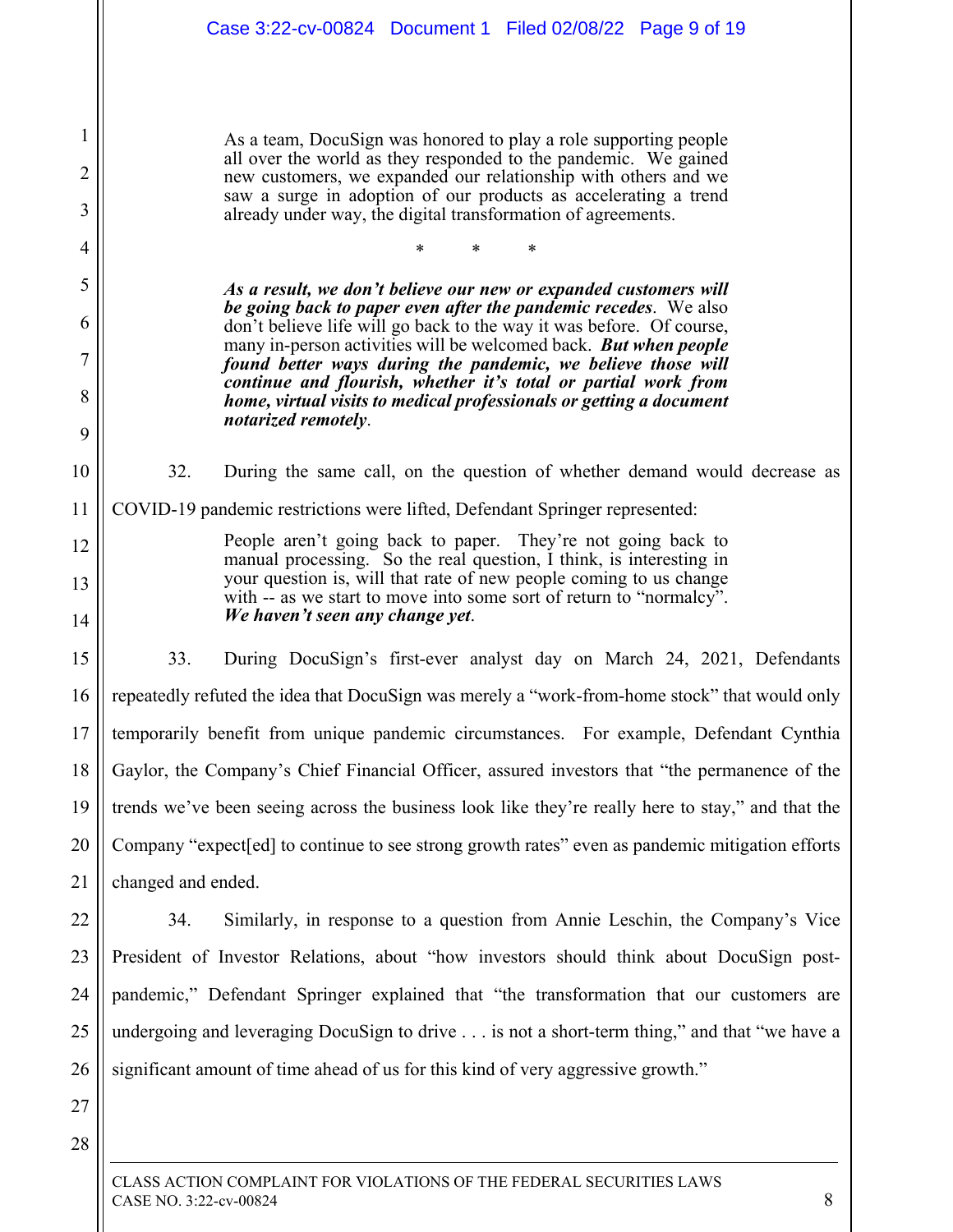1 2 3 4 5 6 7 8 9 10 11 12 13 14 15 16 17 18 19 20 21 22 23 24 25 26 27 28 35. On its June 3, 2021 earnings call announcing financial results for the first quarter of its 2022 fiscal year, Defendant Springer predicted that the trend toward digital signature platforms would "accelerate": What began as an urgent need has now transformed into a strategic priority. And as a result, DocuSign has become an indispensable part of many organizations' business processes. Put another way, once businesses digitally transform their agreement processes, they simply don't go back. *We believe this trend will only accelerate as the anywhere economy continues to emerge*. \* \* \* We're seeing that the phenomenon of that strong customer growth is why you see the net retention rate so high. \* \* \* So the phenomenon that people, once they see the benefits of the digital transformation, and particularly around the Agreement Cloud from having opportunity to grow their business with us, they don't go back. In fact, they look for additional opportunities to expand. So I don't think -- *we don't talk about the Q1 pull forward like it was some fixed amount to pull forward that pays Peter and takes in Paul*. We look at it as just an increasing demand . . . . We are still in the early days, even of just the eSignature business. Our penetration is so low that it's a very, very large ocean from which we're pulling forward that continued strong customer demand. \* \* \* And quite frankly, if you think about during COVID, we didn't see the nature of the signature transactions different. They just were faster, right? And so we saw again that acceleration occurred. And as Cynthia pointed out, you know, as we're kind of rounding those quarters, and in many ways, I *think starting to move into whatever the new normal will be, we're still seeing sort of an accelerated rate of that customer demand.* But I wouldn't say it's the size of the transactions are bigger. 36. During the same call, when analyst Alex Zukin from Wolfe Research stated that DocuSign was not "just the COVID stock," and that the Company is "very well positioned to actually . . . grow right through this and be even better positioned on the other side," Defendant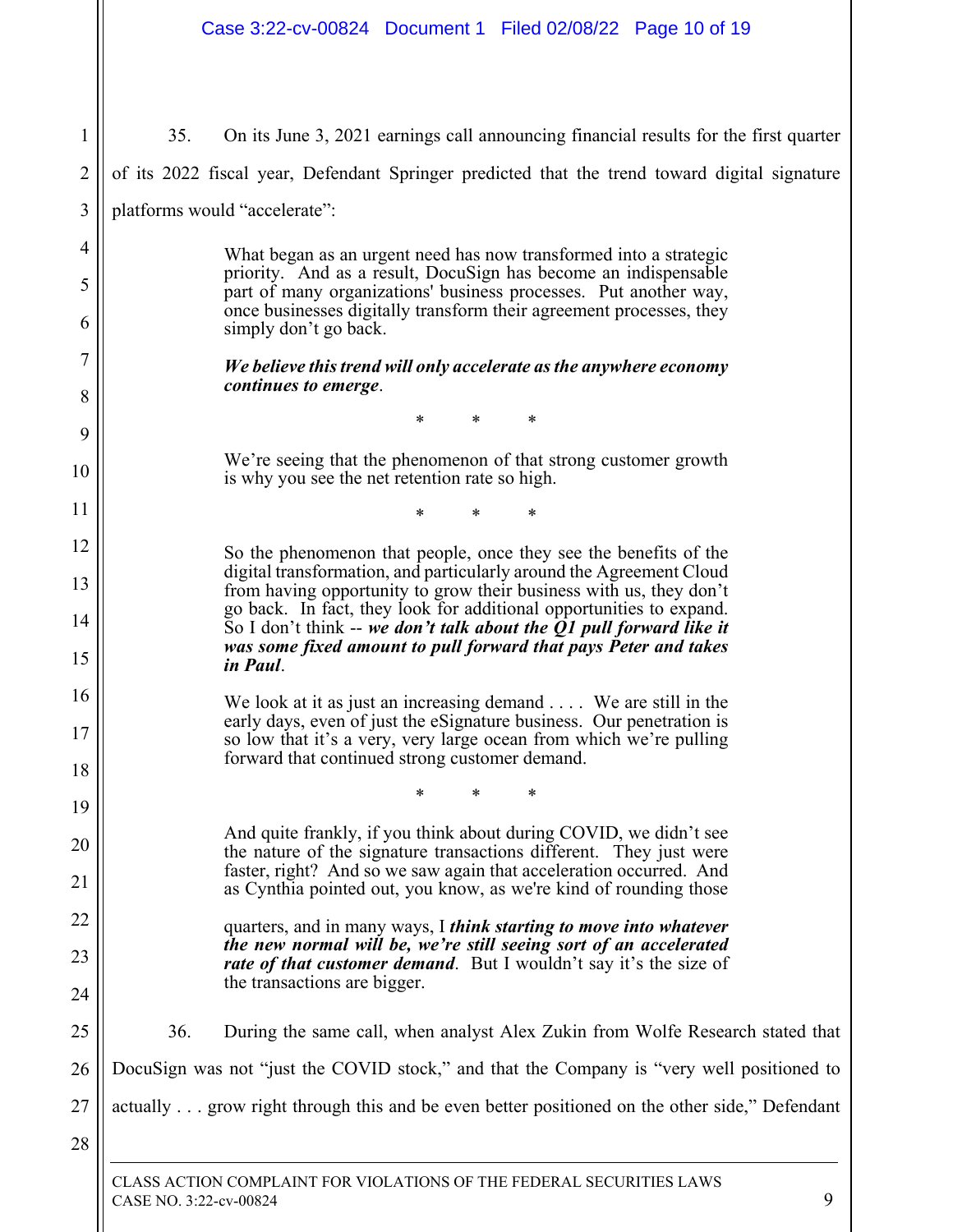1 2 Springer agreed, stating that "I think you nailed it," and that "that's exactly what we're seeing." Defendant Springer emphasized that "[w]e look at it as just an increasing demand."

37. Similarly, during the Bank of America Securities Global Technology Conference on June 9, 2021, in response to a question from Brad Sills of Bank of America about anticipated demand for DocuSign's services as the economy reopens, Defendant Gaylor stated while "we wouldn't expect these accelerated growth rates to last forever . . . because we're so early in that addressable market and there's so much paper, to not use on the planet. We think that this will just continue for a long time to come, and we'll continue to grow at very strong growth rates."

9 10 38. On a September 2, 2021 earnings call for the second quarter of fiscal 2022, Defendant Springer stated, in relevant part:

> We are helping organizations of all sizes leverage the power of the Agreement Cloud to digitize the foundation of doing business, the agreement process. *Not only do customers see DocuSign as a vital part of their response to COVID*.

> *Many have also seen a better way of doing business from anywhere*. *And we believe that will become their new normal*.

15 16 17 18 39. Responding to a question from Wolfe Research analyst Alex Zukin about changes in the marketplace, Defendant Springer stated that "we feel good. We feel like we're seeing a lot of demand . . . . I do think we're going to continue to have strong growth rates . . . we're not seeing any differences in churn rates in any meaningful way" and "customers very rarely leave us."

19 20 21 22 40. Defendant Springer further explained that the Company's guidance for the third quarter of fiscal year 2022, which indicated slightly slower growth than in the previous few quarters, was "[not] indicative of any sort of significant slowing in the business," as "the numbers are strong" and "[w]e're continuing to add a large number of new customers each quarter."

23 24 25 26 27 41. Defendants continued to reassure investors about the sustainability of DocuSign's growth during several analyst conferences in September 2021. First, on September 8, 2021, during Wolfe Research's Inaugural TMT Conference, Defendant Gaylor explained that customers "who came to us for a specific COVID use case that they no longer have" are "the vast minority" of users.

28

3

4

5

6

7

8

11

12

13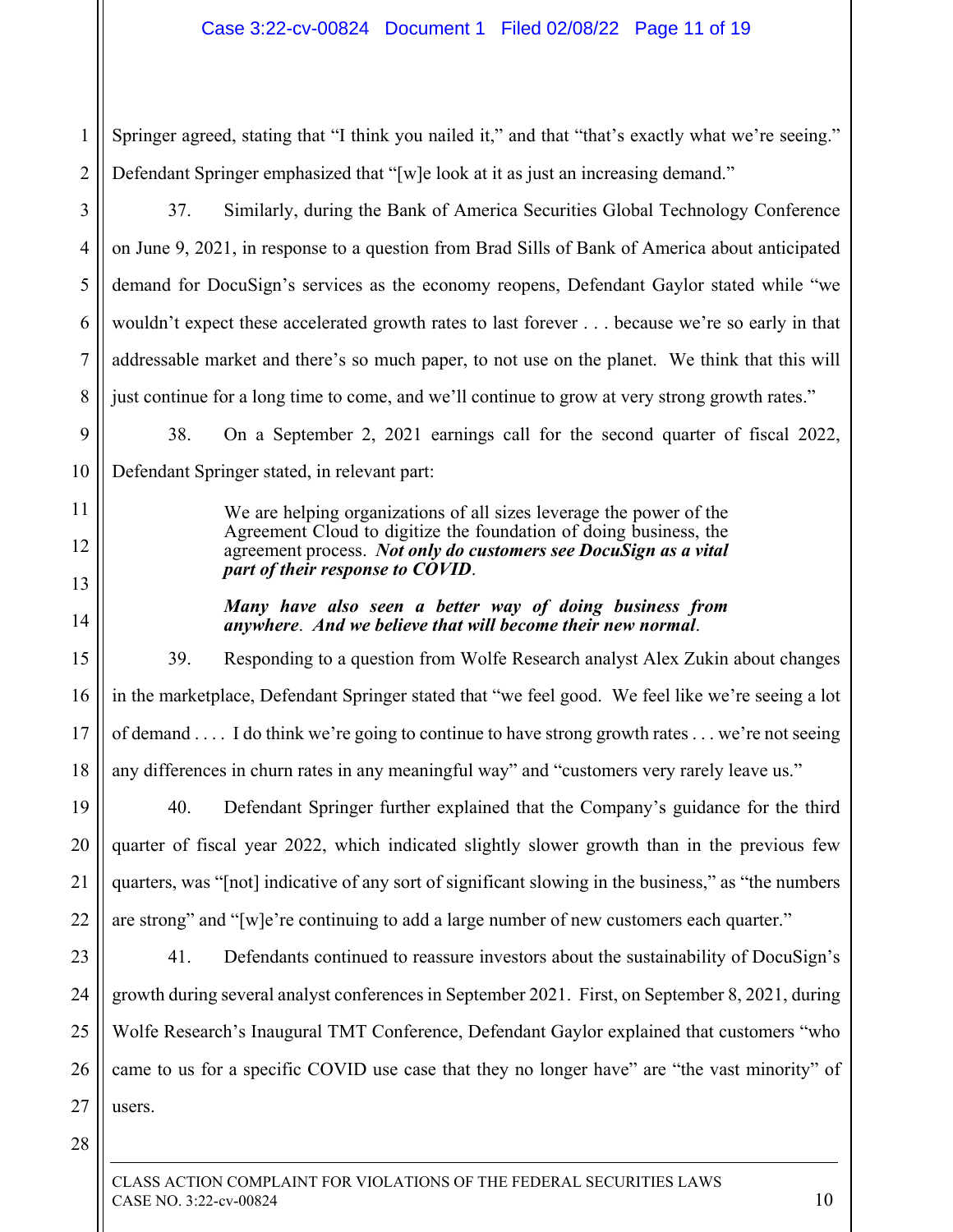42. Similarly, during Citi's 2020 Global Technology Virtual Conference on September 13, 2021, Defendant Springer highlighted that "we think this is going to be a highgrowth software company, [in] e-signature for years and years to come." Likewise, during the Piper Sandler 2021 Virtual Global Technology Conference that same day, Defendant Gaylor represented that while the Company did not expect its COVID-era growth rates to persist forever, "there is still a lot of runway" across "a \$50 billion market opportunity."

43. During the Jefferies Software Conference held the following day, Defendant Gaylor emphasized that "we don't expect that level of growth at this scale to continue, but that doesn't mean that we won't have strong growth kind of for the foreseeable future."

10 11 12 13 14 15 16 17 44. The above statements identified in paragraphs 22-43 were materially false and misleading, and failed to disclose material adverse facts, about the Company's business and operations. Specifically, Defendants misrepresented and/or failed to disclose that: (1) much of DocuSign's accelerated growth in 2020 and early 2021 was attributable to COVID-19 pandemic restrictions rather than a sustainable shift in demand for the Company's services; (2) demand for DocuSign's services was, in fact, waning as COVID-19 pandemic restrictions were being lifted; and (3) as a result, Defendants' statements about the Company's business, operations, and prospects lacked a reasonable basis.

18

1

2

3

4

5

6

7

8

9

### **C. The Truth Emerges**

19 20 21 22 23 24 25 26 45. Plaintiff and other investors began to learn the truth about the Company's prospects on December 2, 2021, when DocuSign announced its third quarter fiscal 2022 financial results and provided guidance for the fourth quarter of fiscal 2022. Specifically, DocuSign reported third quarter fiscal 2022 billings of just \$565.2 million, short of previous third quarter fiscal 2022 guidance for between \$585 million and \$597 million. The Company's fourth quarter fiscal 2022 guidance provided, in pertinent part, midpoint revenue guidance of \$560 million, missing analysts' consensus estimates of \$573.8 million, and billings guidance of \$653 million, missing consensus estimates of \$705.4 million.

27 28 46. During DocuSign's third quarter fiscal 2022 earnings call that same day, Defendants explained that billings growth for the third quarter of fiscal 2022 was lower than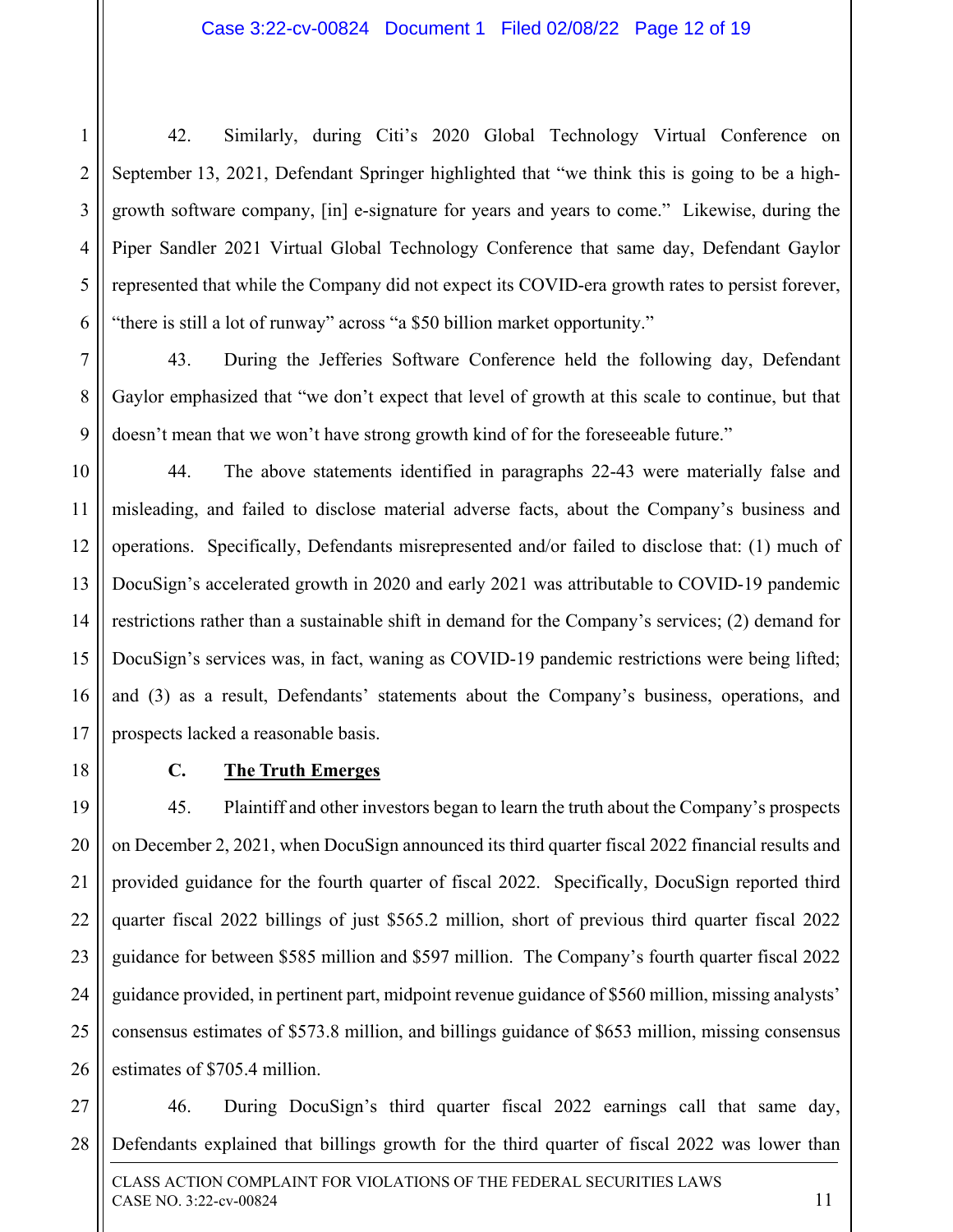1 expected, explaining that "we fell short of our billings guidance, coming in at 28% year-over-year

2 growth."

3

4

5

6

7

8

9

10

11

12

13

14

15

16

17

18

19

20

21

22

23

24

25

47. Defendant Springer explained that the slowdown was occurring because the growth

boost from the COVID-19 pandemic had dissipated earlier than expected:

The market dynamics that we saw in the third quarter were markedly different from what we experienced in the first half of this year. *With the boost from COVID-19 over the past year and a half, we experienced exceptionally high growth rates at scale as we captured customer demand at an unprecedented pace.* As we move through Q3 and into the second half of the year, *we saw demand slow and the urgency of customers' buying patterns temper. While we had expected an eventual step-down from the peak levels of growth achieved during the height of the pandemic, the environment shifted more quickly than we anticipated, and these were the primary contributors to our billing results in Q3 and our outlook for Q4.* 

\* \* \*

[W]e actually expected to see more of that impact coming out of the kind of the COVID extra demand we had experienced. And we didn't, right? And so, we ended up outperforming in the first half by probably more than we expected.

*But in the second half, we saw this now come in much more dramatically in terms of that impact of the removal of that tailwind, if you will*. And I think there's sort of two components to it. One, that there is just sort of a change in the buying urgency we've seen from customers. And throughout the COVID era, we had a lot of folks who really needed to get things in place, particularly if they had a large part of their employee base working from home and needed to leverage the benefits of the work-fromanywhere solutions that we have at DocuSign.

48. Defendant Springer further admitted: "we always expected there to be a reduction of that really heightened COVID buying, which drove our growth rates dramatically higher than they had ever been even as we got bigger. So we expected that."

26 27 28 49. Defendant Gaylor also explained that the Company had seen "customers shift their buying patterns in the third quarter" and that Defendants "had expected this to happen more gradually" but experienced "more notable shift . . . than anticipated[.]"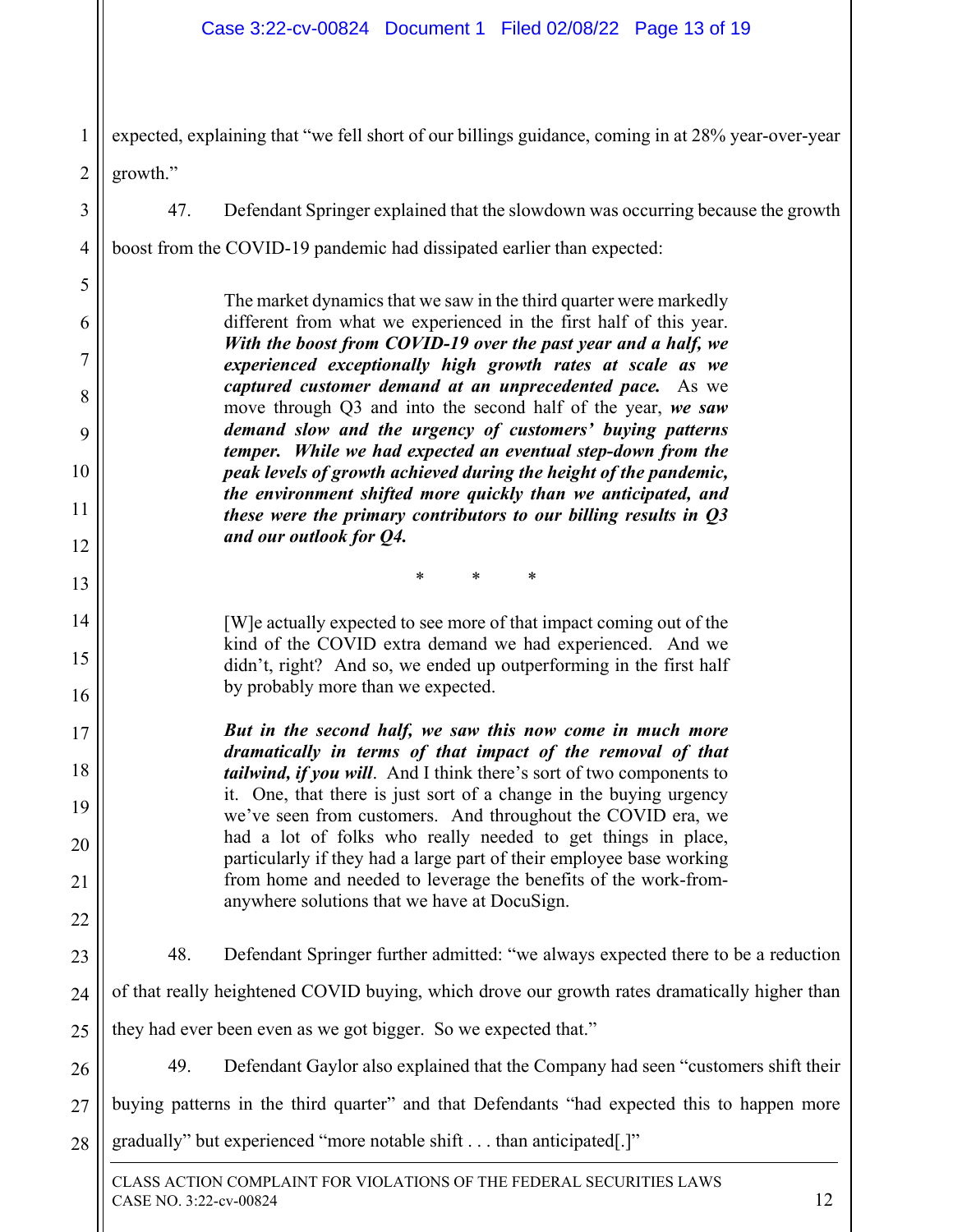1 2 3 50. In response to this news, the price of DocuSign common stock declined \$98.73 per share, or more than 42%, from a close of \$233.82 per share on December 2, 2021, to close at \$135.09 per share on December 3, 2021.

4

5

6

7

8

12

13

14

15

16

17

18

19

20

21

22

23

24

25

26

27

## **V. PLAINTIFF'S CLASS ACTION ALLEGATIONS**

51. Plaintiff brings this class action under Rule 23 of the Federal Rules of Civil Procedure on behalf of all persons who purchased DocuSign securities during the Class Period (the "Class"). Excluded from the Class are Defendants, their agents, directors and officers of DocuSign, and their families and affiliates.

9 10 11 52. The members of the Class are so numerous that joinder of all members is impracticable. The disposition of their claims in a class action will provide substantial benefits to the parties and the Court.

53. There is a well-defined community of interest in the questions of law and fact involved in this case. Questions of law and fact common to the members of the Class which predominate over questions which may affect individual Class members include:

- a. Whether Defendants violated the Exchange Act;
- b. Whether Defendants omitted and/or misrepresented material facts;
- c. Whether Defendants' statements omitted material facts necessary in order to make the statements made, in light of the circumstances under which they were made, not misleading;
- d. Whether Defendants knew or recklessly disregarded that their statements were false and misleading;
	- e. Whether the prices of DocuSign securities were artificially inflated; and
	- f. The extent of damage sustained by members of the Class and the appropriate measure of damages.
- 54. Plaintiff's claims are typical of those of the Class because Plaintiff and the Class sustained damages from Defendants' wrongful conduct.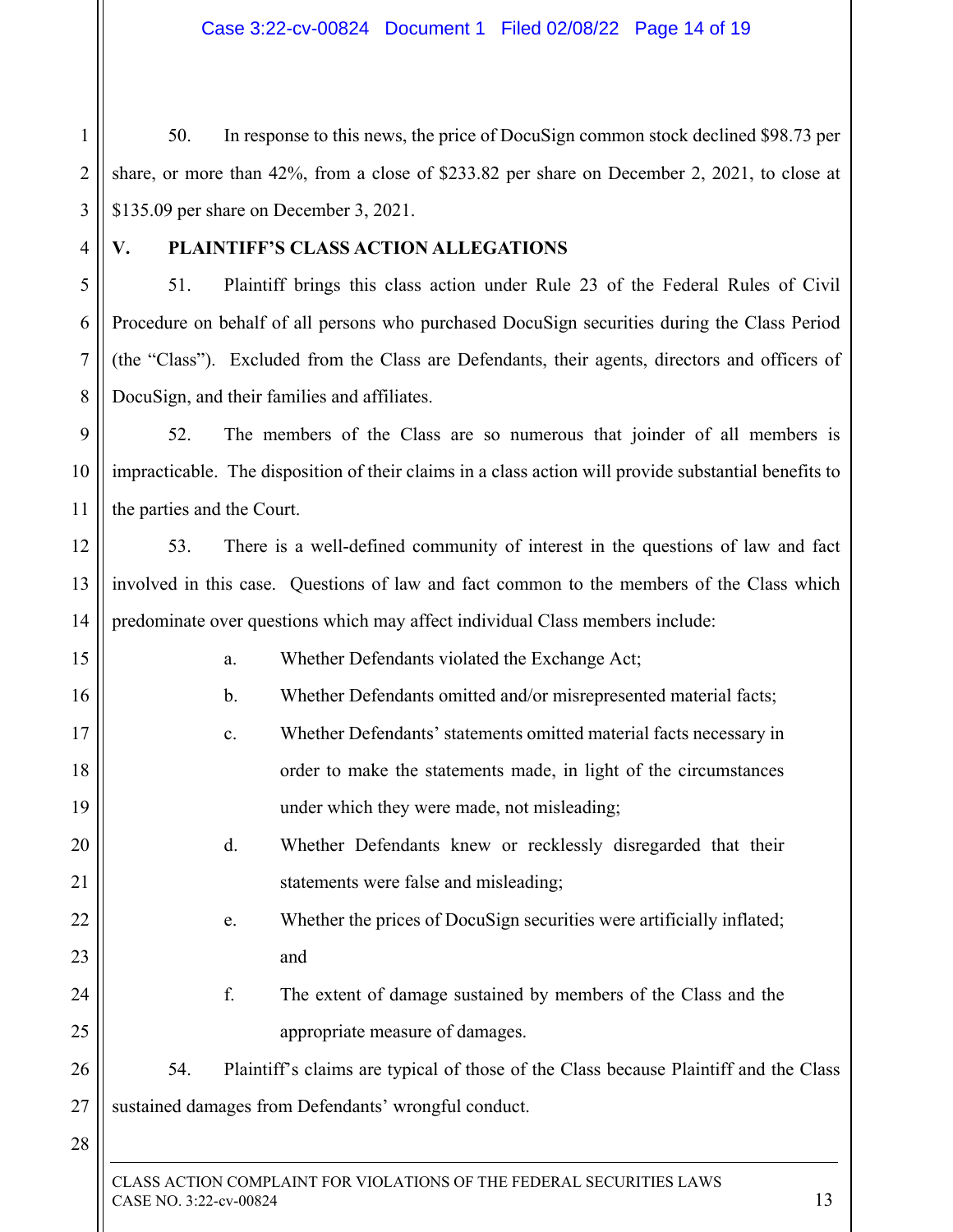1 2 3 55. Plaintiff will adequately protect the interests of the Class and has retained counsel who are experienced in securities class actions. Plaintiff has no interests that conflict with those of the Class.

4 56. A class action is superior to other available methods for the fair and efficient adjudication of this controversy.

6

5

9

10

11

12

13

14

15

16

17

18

### **VI. MARKET DOCTRINE**

7 8 57. Plaintiff will rely upon the presumption of reliance established by the fraud-on-themarket doctrine in that, among other things:

- a. Defendants made public misrepresentations or failed to disclose material facts during the Class Period;
	- b. The omissions and misrepresentations were material;
		- c. The Company's securities traded in an efficient market;
	- d. The misrepresentations alleged would tend to induce a reasonable investor to misjudge the value of the Company's securities; and
	- e. Plaintiff and the Class purchased DocuSign securities between the time the Company and the Individual Defendants misrepresented or failed to disclose material facts and the time the true facts were disclosed, without knowledge of the misrepresented or omitted facts.

19 20 21 22 23 24 58. At all relevant times, the market for the Company's securities was efficient because: (1) as a regulated issuer, the Company filed periodic public reports with the SEC; and (2) the Company regularly communicated with public investors using established market communication mechanisms, including through regular disseminations of press releases on the major news wire services and through other wide-ranging public disclosures, such as communications with the financial press, securities analysts, and other similar reporting services.

25 **VII. NO SAFE HARBOR** 

26 27 28 59. Defendants' "Safe Harbor" warnings accompanying any forward-looking statements issued during the Class Period were ineffective to shield those statements from liability. Defendants are liable for any false and/or misleading forward-looking statements pleaded because,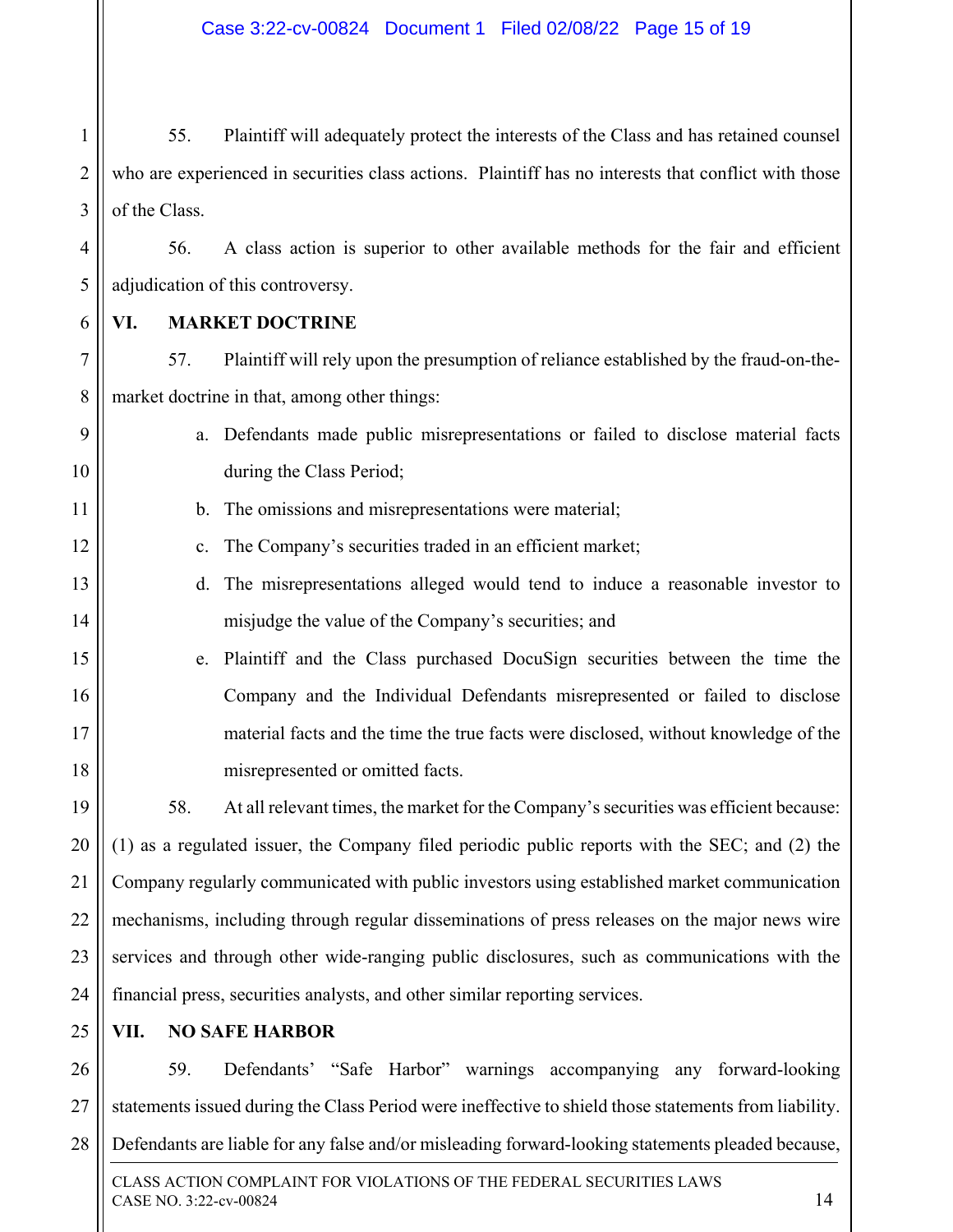1 2 3 4 5 6 7 8 9 at the time each forward-looking statement was made, the speaker knew the forward-looking statement was false or misleading and the forward-looking statement was authorized and/or approved by an executive officer of the Company who knew that the forward-looking statement was false. None of the historic or present-tense statements made by Defendants were assumptions underlying or relating to any plan, projection, or statement of future economic performance, as they were not stated to be such assumptions underlying or relating to any projection or statement of future economic performance when made, nor were any of the projections or forecasts made by Defendants expressly related to or stated to be dependent on those historic or present-tense statements when made.

10

## **VIII. LOSS CAUSATION/ECONOMIC LOSS**

11 12 13 14 15 16 60. Defendants' wrongful conduct directly and proximately caused the economic loss suffered by Plaintiff and the Class. The prices of Company securities significantly declined when the misrepresentations made to the market, and/or the information alleged herein to have been concealed from the market, and/or the effects thereof, were revealed, causing investors' losses. As a result of their purchases of DocuSign securities during the Class Period, Plaintiff and the Class suffered economic loss, *i.e.*, damages, under the federal securities laws.

17

### **IX. SCIENTER ALLEGATIONS**

18 19 20 21 22 23 61. During the Class Period, Defendants had both the motive and opportunity to commit fraud. They also had actual knowledge of the misleading nature of the statements they made, or acted in reckless disregard of the true information known to them at the time. In so doing, Defendants participated in a scheme to defraud and committed acts, practices, and participated in a course of business that operated as a fraud or deceit on purchasers of Company securities during the Class Period.

24

25

26

27

28

### **X. CLAIMS AGAINST DEFENDANTS**

## **COUNT I**

#### **Violation of Section 10(b) of the Exchange Act and SEC Rule 10b-5 Promulgated Thereunder Against All Defendants**

62. Plaintiff incorporates by reference the allegations in the preceding paragraphs.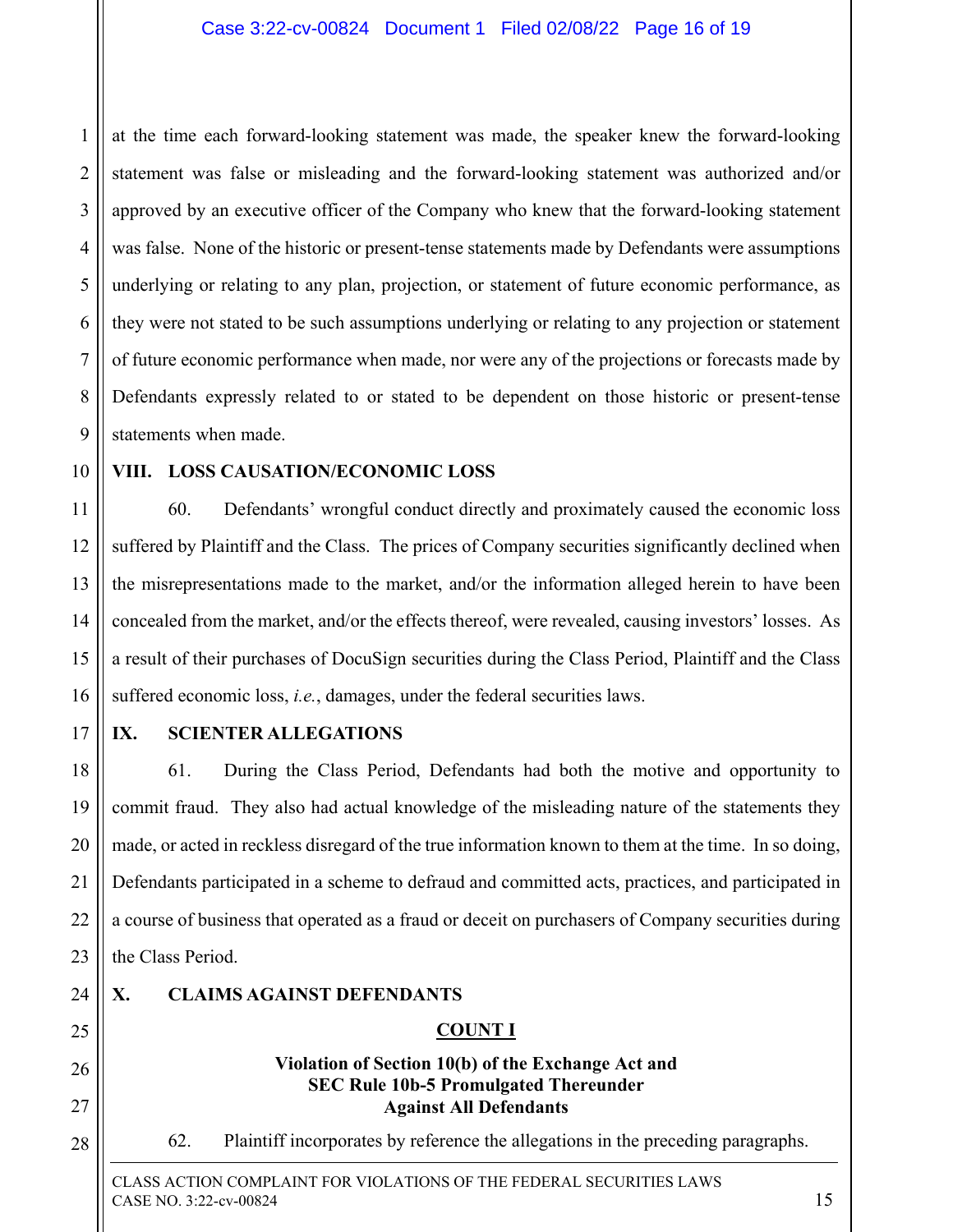#### Case 3:22-cv-00824 Document 1 Filed 02/08/22 Page 17 of 19

63. During the Class Period, Defendants carried out a plan, scheme, and course of conduct that was intended to and, throughout the Class Period, did: (1) deceive the investing public, including Plaintiff and the Class; and (2) cause Plaintiff and the Class to purchase Company securities at artificially inflated prices. In furtherance of this unlawful scheme, plan, and course of conduct, Defendants, and each of them, took the actions set forth herein.

6 7 8 9 10 11 64. Defendants: (1) employed devices, schemes, and artifices to defraud; (2) made untrue statements of material fact and/or omitted material facts necessary to make the statements not misleading; and (3) engaged in acts, practices, and a course of business which operated as a fraud and deceit upon the purchasers of the Company's securities in an effort to maintain artificially high market prices thereof in violation of Section 10(b) of the Exchange Act and SEC Rule 10b-5.

12 13 14 65. As a direct and proximate result of Defendants' wrongful conduct, Plaintiff and the Class suffered damages in connection with their respective purchases of the Company's securities during the Class Period.

#### **COUNT II**

#### **Violation of Section 20(a) of the Exchange Act Against the Individual Defendants**

66. Plaintiff incorporates by reference the allegations in the preceding paragraphs.

19 20 22 23 24 25 26 27 67. The Individual Defendants acted as controlling persons of DocuSign within the meaning of Section 20(a) of the Exchange Act. By virtue of their high-level positions, and their ownership and contractual rights, participation in and/or awareness of the Company's operations, and/or intimate knowledge of the false financial statements filed by the Company with the SEC and disseminated to the investing public, the Individual Defendants had the power to influence and control—and did influence and control, directly or indirectly—the decision-making of the Company, including the content and dissemination of the various false and/or misleading statements. The Individual Defendants were provided with or had unlimited access to copies of the Company's reports and other statements alleged by Plaintiff to be misleading prior to and/or

28

1

2

3

4

5

15

16

17

18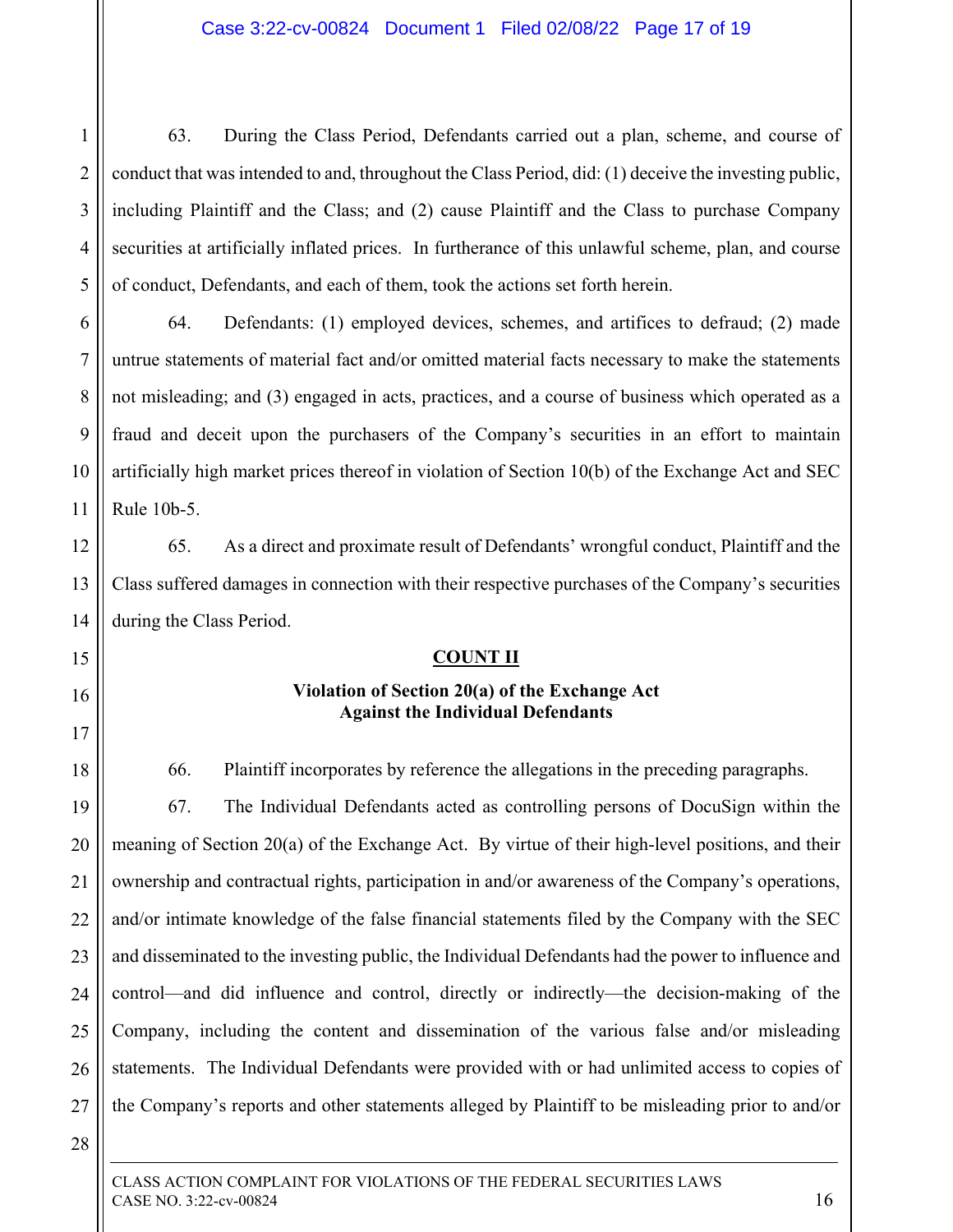1 2 shortly after these statements were issued and had the ability to prevent the issuance of the statements or cause the statements to be corrected.

3

4

5

6

13

14

15

16

17

18

19

20

21

22

23

24

25

26

27

28

68. In particular, each of the Individual Defendants had direct and supervisory involvement in the day-to-day operations of the Company and, therefore, are presumed to have had the power to control or influence the particular accounting practices giving rise to the securities violations as alleged herein, and exercised the same.

7 8 9 10 11 12 69. As described above, the Company and the Individual Defendants each violated Section 10(b) of the Exchange Act and SEC Rule 10b-5 by their acts and omissions as alleged in this Complaint. By virtue of their positions as controlling persons, the Individual Defendants are liable under Section 20(a) of the Exchange Act. As a direct and proximate result of this wrongful conduct, Plaintiff and other members of the Class suffered damages in connection with their purchases of Company securities during the Class Period.

**WHEREFORE**, Plaintiff prays for relief and judgment, as follows:

- a. Determining that this action is a proper class action under Rule 23 of the Federal Rules of Civil Procedure;
- b. Awarding compensatory damages and equitable relief in favor of Plaintiff and other members of the Class against all Defendants, jointly and severally, for all damages sustained as a result of Defendants' wrongdoing, in an amount to be proven at trial, including interest thereon;
	- c. Awarding Plaintiff and the Class their reasonable costs and expenses incurred in this action, including counsel fees and expert fees; and

d. Such other and further relief as the Court may deem just and proper.